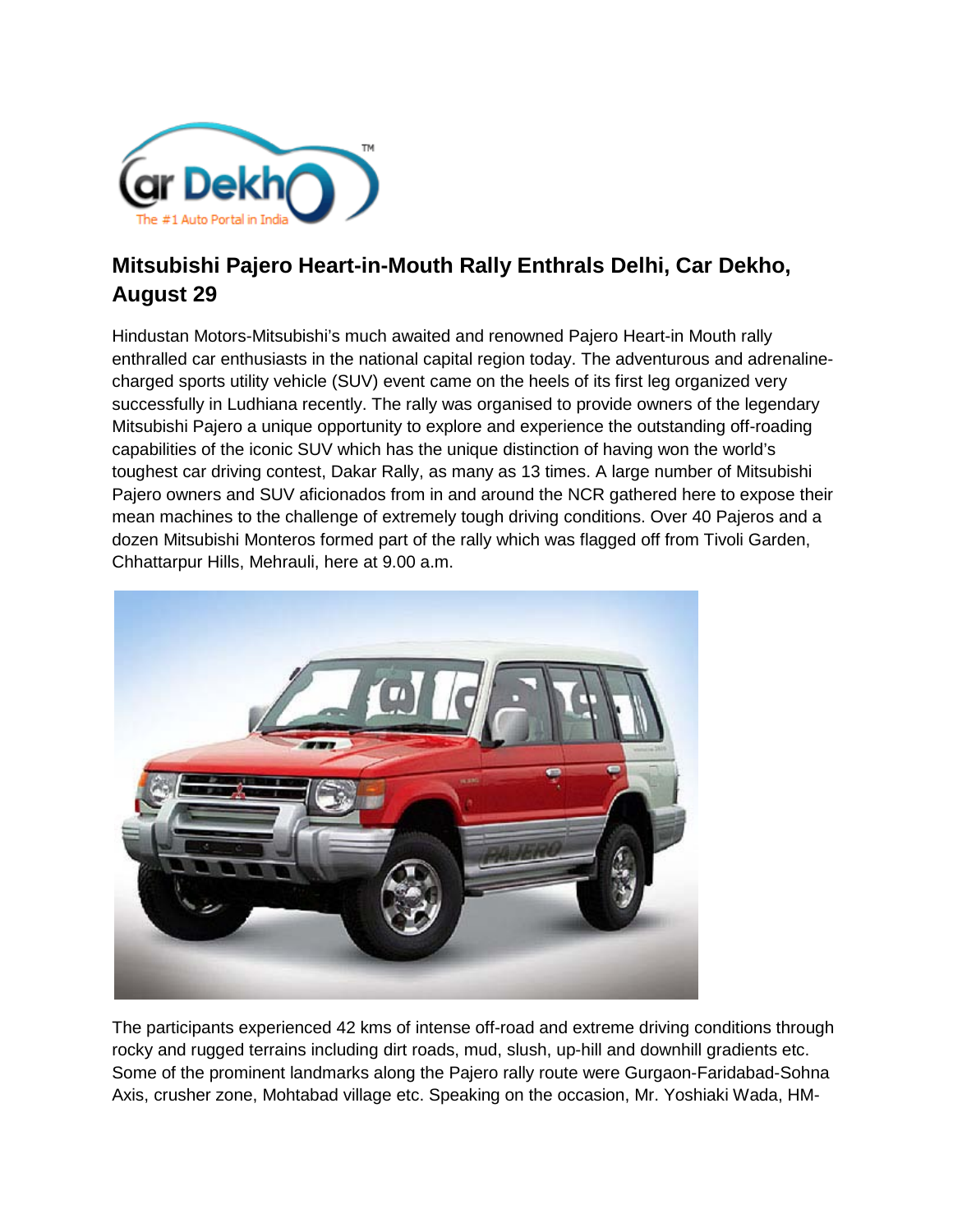Mitsubishi's Head-Marketing and Channel Development, said, "Pajero has attained a cult status across the world with its owners forming Pajero clubs and groups in large numbers. The whole idea behind organizing the Pajero Heart-in-Mouth rally is to bring together the lovers of this incredible vehicle on a common platform where they may bond and share their Pajero experiences.



"Delhi is an important market for us and we have a strong customer base for Pajero here. Expectedly, the turn-out was highly encouraging. We will organize similar rallies in Vadodara, Pune, Coimbatore and Bengaluru in the coming months."

The Heart-in-Mouth rally, which is approved by Federation of Motor Sports Club of India (FMSCI), has Cougar Motorsport as its off-roading partner which managed today's entire rally from doing the advance reconnaissance run to planning the route, briefing customers about the drive, providing support with expert drivers, to assisting with back-up vehicles etc.

The Mitsubishi Pajero makes substantial use of strong yet lightweight high-tensile steel panels that give its stylish and contoured body all-terrain rigidity. Mounting that body on a ladder frame with cross-members increases torsional rigidity for enhanced stability and smoother overall ride. Completing the robust package are power-train, suspension and body components specially developed to withstand world-class rally competition.

"Until now I have used my two-year-old Pajero mostly for city-driving. It was the first time I participated in a rally of this stature. It was indeed a lifetime experience taking the car through the treacherous driving conditions and discovering its tremendous off-roading tenacity and grit", gushed a visibly thrilled telecom professional, Mr. Amit Dey.